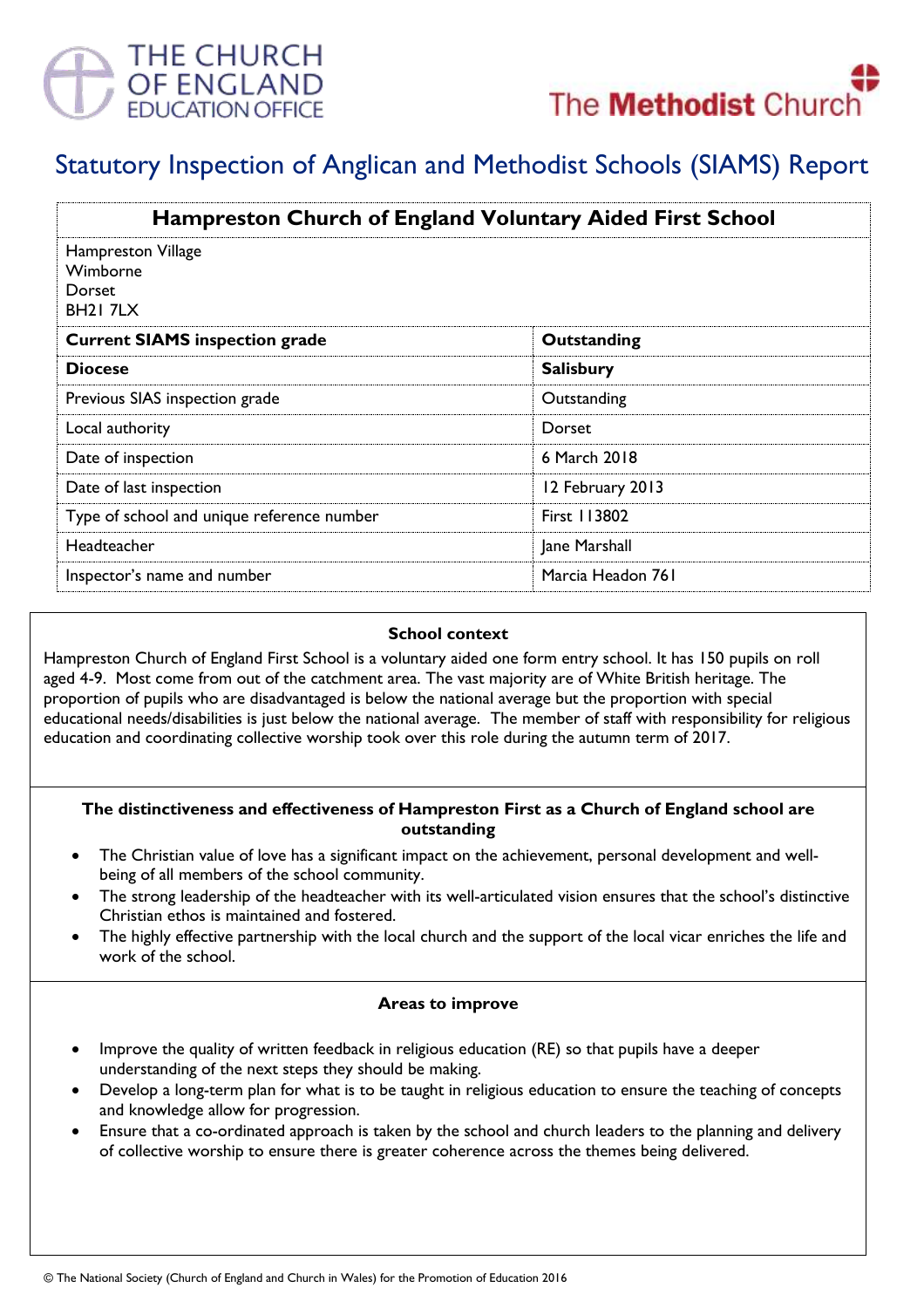### **The school, through its distinctive Christian character, is outstanding at meeting the needs of all learners**

The school's mission statement that 'it aims to provide all pupils with the experience of living, working and worshipping in a community inspired by the Christian gospel', is central to all that it does. The Christian value of love permeates the whole school. Pupils know that this originates from biblical teaching and give examples of where Jesus showed love to others. They explain that as 'God showed love to us, we must follow his and Jesus' example and show love to others'. They demonstrate this in the excellent relationships which they forge with one another, with staff and adults. They show compassion and kindness and even the youngest pupils define the essentials of love as being kind and forgiving. They co-operate well with one another in class and explain this is equally a sign of kindness, as is the fact that older pupils help younger ones when on school visits. They are aware that forgiveness is not always easy and does not always fit neatly with the value of love but know that it is best to discuss any issues and to try to say sorry. Behaviour around the school is outstanding. Pupils are polite, open doors for all and thank one another for actions taken. Pupils achieve well at school. Phonics results at the end of Year 1 are well above national averages and outcomes from the key stage 1 assessments are at least at expected standards. The school is fully inclusive and meeting the needs of all pupils is very important to the staff. The most vulnerable pupils and those with special educational needs and/or disabilities are given extra support from specialists employed by the school above the normal teaching complement. They also make good progress. This is a direct consequence of the headteacher living out the mission and ethos of the school. Policies within the school are underpinned by the Christian value, but this is not always fully explicit in the text of policies. Spiritual development across the school is strong. Opportunities to develop this are carefully planned across the curriculum. In addition, teachers use spontaneous moments to encourage reflection using 'windows mirrors and doors' as a framework. As pupils mature they increasingly ask questions which allow them to explore their own personal spirituality. Pupils are tolerant, and the recent multi-faith day has helped to foster their understanding in an area where there is little religious or ethnic diversity. Christianity was included within this day and as a result, pupils show some understanding of Christianity as a multi-cultural world faith. RE reinforces the spiritual, moral and social development of pupils. They are very aware of the needs of those less fortunate than themselves and over the years have raised considerable sums of money for the local children's hospice. The school is a calm and orderly environment and there is a true feeling that the love of God directs all of its work.

## **The impact of collective worship on the school community is outstanding**

Collective worship is central to the daily life in school and fully supports its vision. It is securely rooted in the Bible, life and teachings of Jesus. It is a time when pupils and staff come together to worship and to consider the meaning of faith. It has a significant impact as pupils recognise this as a time when they can be quiet, listen to stories and consider how the school's value of love affects their own actions. A very good ambience is created for worship in the hall with the use of candles and a Bible as a focal point. Music plays an important part in worship. Pupils enter to music appropriate to the theme of the worship, sing songs with great enthusiasm or listen appreciatively to the recorder group. They enjoy being involved in collective worship, answering questions, acting in plays or lighting the candle or working the technology. The school worship coordinator plans very effectively, and the high quality of her planning allows other school staff to lead collective worship very effectively. The vicar or church members lead worship weekly which ensures pupils are given the opportunity to experience different traditions. As a result, pupils are familiar with a range of Anglican greetings, blessings and prayers. Although church members use current themes when they lead CW, there is not always a strong connection between this and how themes are followed up by the school. Evaluation of worship is extremely thorough and is constantly evolving. It involves pupils, staff, governors and parents. As a result, a wider selection of songs has been introduced. The school celebrates the main Christian festivals of harvest, Christmas and Easter in church and these acts of worship are very popular with staff, pupils and family members. One parent described the services as very moving as well as bringing the whole village community together. In these services and at other times in school pupils are involved with leading prayers and singing. However, opportunities for greater participation by pupils in planning and leading worship have not been fully explored. Prayer and time for reflection are central to worship and feature at lunch and the end of the school day. Pupils use the prayer tree in the quiet lounge to display their prayers and use prayer boxes in their own classrooms for their private prayers. They display a good understanding of the nature and purpose of prayer and as one pupil said, 'we can talk to God anywhere, he answers, but we may not hear him'. Pupils know the Lord's Prayer and use it in collective worship and the school creed is prominently displayed around the school and well known by the pupils.